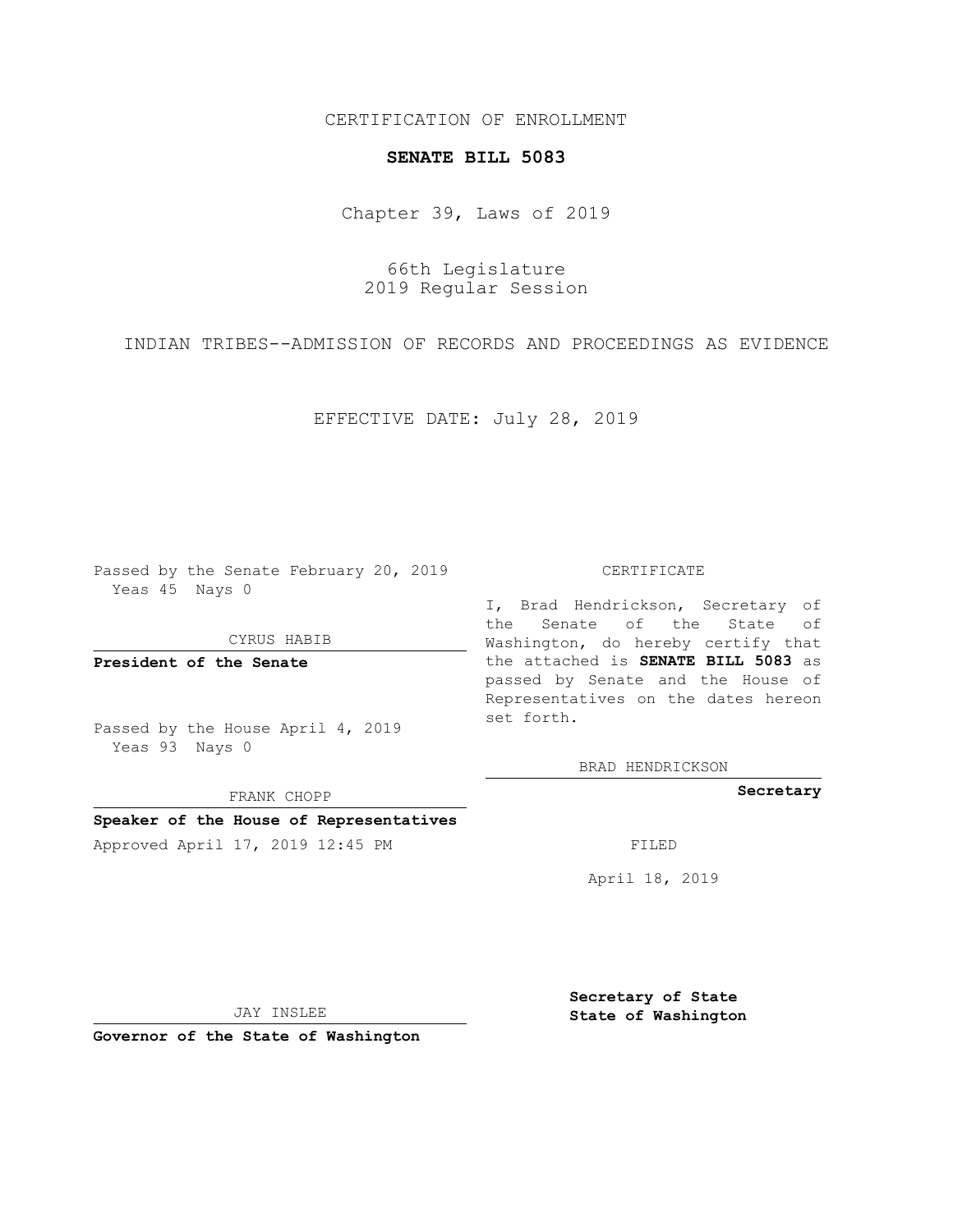# **SENATE BILL 5083**

Passed Legislature - 2019 Regular Session

**State of Washington 66th Legislature 2019 Regular Session**

**By** Senators McCoy, Hasegawa, and Saldaña

Prefiled 01/04/19. Read first time 01/14/19. Referred to Committee on Law & Justice.

1 AN ACT Relating to allowing certain records, documents, 2 proceedings, and published laws of federally recognized Indian tribes 3 to be admitted as evidence in courts of Washington state; and amending RCW 5.44.010, 5.44.040, and 5.44.050.4

5 BE IT ENACTED BY THE LEGISLATURE OF THE STATE OF WASHINGTON:

6 **Sec. 1.** RCW 5.44.010 and 1997 c 358 s 7 are each amended to read 7 as follows:

8 The records and proceedings of any court of the United States, or 9 any state or territory, ((shall be)) or any federally recognized 10 Indian tribe, are admissible in evidence in all cases in this state 11 when duly certified by the attestation of the clerk, prothonotary or 12 other officer having charge of the records of such court, with the 13 seal of such court annexed.

14 **Sec. 2.** RCW 5.44.040 and 1991 c 59 s 1 are each amended to read 15 as follows:

16 Copies of all records and documents on record or on file in the 17 offices of the various departments of the United States and of this 18 state or any other state or territory of the United States or any 19 federally recognized Indian tribe, when duly certified by the 20 respective officers having by law the custody thereof, under their